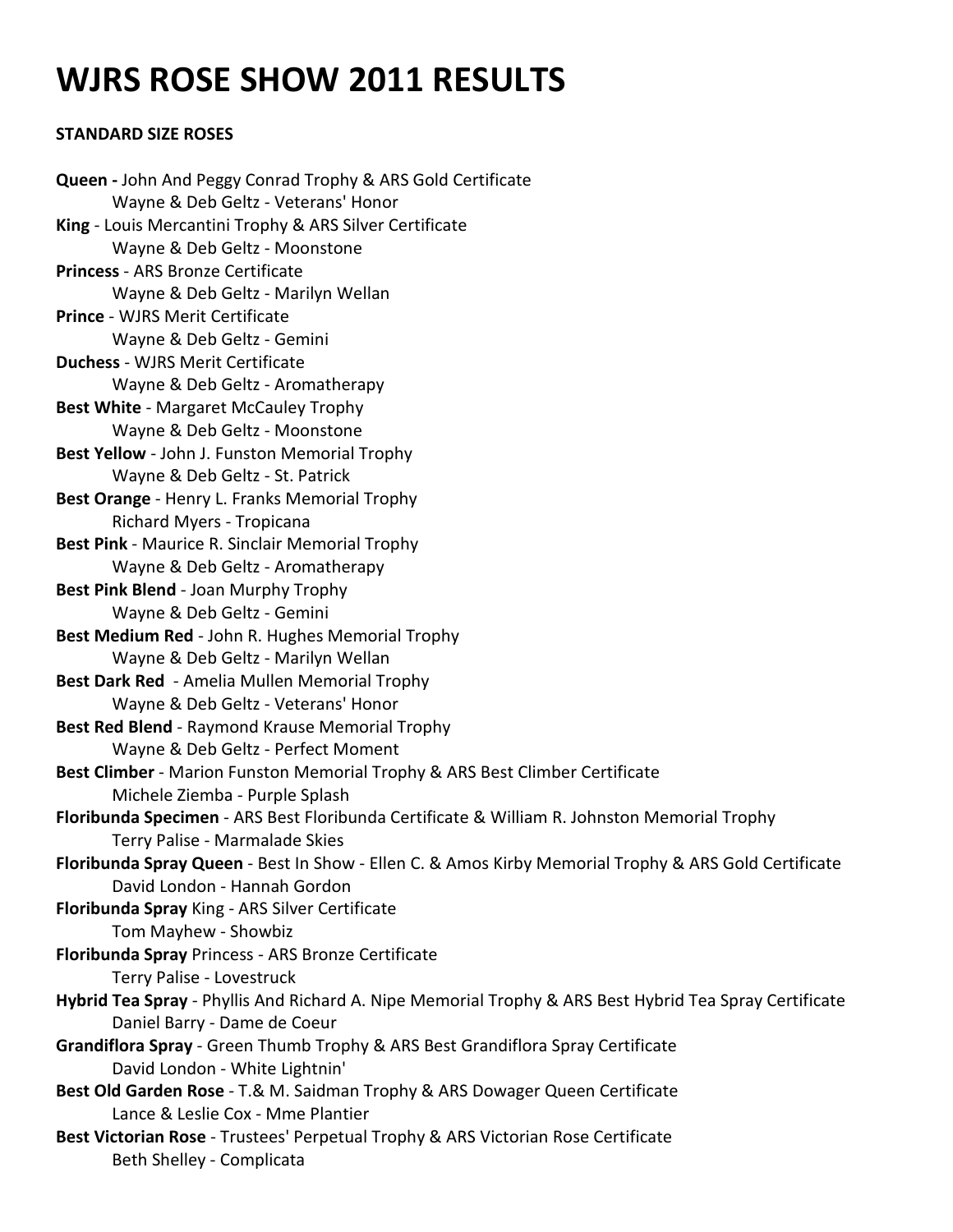**Best Species Rose** - ARS Genesis Certificate Gus Banks - Kiftsgate **Best Polyantha** - ARS Best Polyantha Spray Certificate Tom Mayhew - Orleans Rose **Best Classic Shrub** - ARS Best Classic Shrub Certificate Lance & Leslie Cox - Veilchenblau **Best Modern Shrub** - Shaughnessy Trophy & ARS Best Modern Shrub Certificate Tom Mayhew - Raven **Best Open Bloom** - Lester J. Stephens Trophy & ARS Best Open Bloom Certificate June Hament - Christopher Columbus **Highest In Sweepstakes** - Schettler Mentel Trophy & ARS Sweepstakes Certificate June Hament **Second In Sweepstakes** Tom Mayhew **Third In Sweepstakes** Wayne & Deb Geltz **CHALLENGE CLASSES Best Rose In A Bowl** - Dorothea Franks Trophy & ARS Best Rose Bowl Certificate Gus Banks - Veterans' Honor **Three of A Kind** - Consulting Rosarians' Trophy David London - Touch of Class **Three Exhibition Blooms, Each A Different Variety** - Triple Crown Trophy Wayne & Deb Geltz - Dublin, Moonstone & Cajun Moon **Three Exhibition Blooms, 1 Variety, 3 Stages** - Heritage Bank Trophy Beth Shelley - Elina **Three Exhibition Blooms, 1 Garden Party** - Samuel H. Olson Trophy June Hament - Garden Party & Fame! (2) **Five Blooms, Each A Different Variety** - Nellie Sinclair Memorial Trophy David London - Milestone, Moonstone, Voluptuous!, Olympiad & Touch of Class **English Box** - Peggy Morris Memorial Trophy & ARS English Box Certificate David London - Voluptuous!, Veterans' Honor, Milestone & Tineke **Three Exhibition Floribunda Sprays** David London - Hannah Gordon **Three Exhibition Shrub Sprays** Tom Mayhew - Robin Hood **Best Fragrance (by public vote)** - Gary & Bonnie Nichols Trophy & ARS Best Fragrance Certificate David London - Mister Lincoln **2nd Place Best Fragrance** June Hament - Perfume Delight **3rd Place Best Fragrance** Diane Fennimore - Double Delight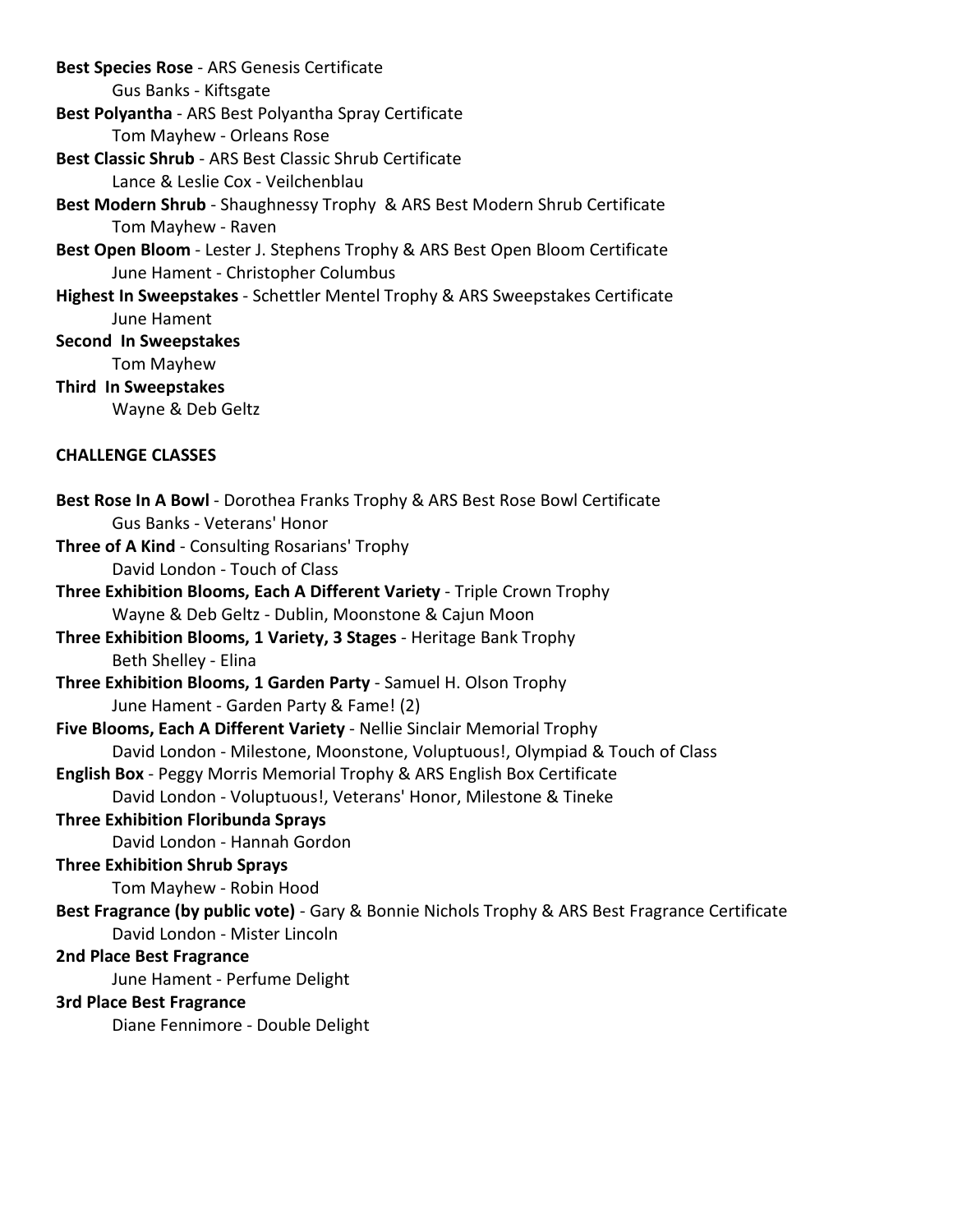# **MINIATURE ROSES**

**Miniature Queen** - Edward G. Durner Trophy & ARS Gold Certificate Tom Mayhew - Best of 04 **Miniature King** - ARS Silver Certificate Gus Banks - Hot Tamale **Miniature Princess** - ARS Bronze Certificate Terry Palise - Irresistible **Best Single Mini** - ARS Best Single Miniature Certificate Tom Mayhew - Neon Cowboy **Best Miniature Spray** - Craig J. Turnbull Challenge Trophy & ARS Best Miniature Spray Certificate Terry Palise - Cupcake

## **MINI-FLORA ROSES**

**Mini-Flora Queen** - Jeanne L. Hanson-Hill Memorial Trophy & ARS Gold Certificate June Hament - Unbridled **Mini-Flora King** - ARS Silver Certificate Richard Myers - Autumn Splendor **Best Mini-Flora Spray** - ARS Best Mini-Flora Spray Certificate Gus Banks - Power Point

### **MINI & MINI-FLORA ROSES**

**Best Miniature & Mini-Flora Open Bloom** - Ernie & Diane Szilagyi Trophy & ARS Miniature Open Bloom Certificate

Gus Banks - Harm Saville

# **Highest Sweepstakes** - Jolly Miniature Sweepstakes Trophy & ARS Sweepstakes Certificate

Gus Banks

**2nd Sweepstakes**

Tom Mayhew

#### **3rd Sweepstakes**

Terry Palise

#### **MINIATURE/MINI-FLORA CHALLENGE CLASSES**

**Miniature Rose In The Bowl** - Laura Costa Trophy& ARS Miniature Rose In The Bowl Certificate Gus Banks - Arcanum

**Mini-Flora Rose In The Bowl** - ARS Mini- Flora Rose In The Bowl Certificate Annette Myers - Autumn Splendor

- **Miniature or Mini-Flora Picture Frame** Nor'East Mini Trophy & WJRS Merit Certificate Terry Palise - Autumn Splendor
- **Three Exhibition Blooms 1 variety Mini or Mini-Flora** WJRS Member Perpetual Challenge Trophy June Hament - Old Country Charm

**Three Mini/Mini-Flora Sprays - 3 Varieties** - V.J. Landscaping II Trophy Terry Palise - Sorcerer, Montana & Gizmo